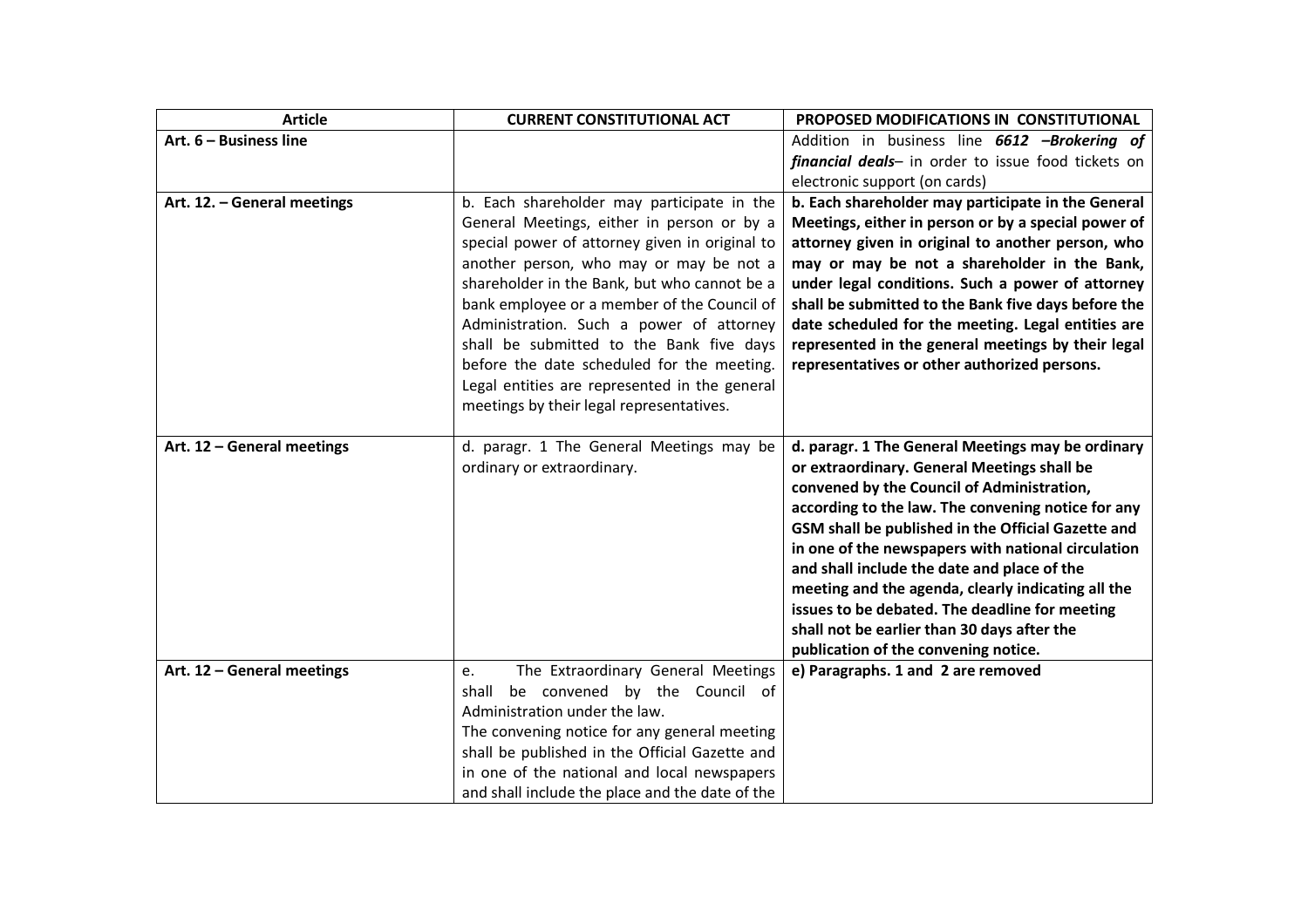|                                   | meeting and the agenda, clearly indicating all<br>the issues to be debated. The meeting shall<br>not be held earlier than 30 days after the<br>publication of the convening notice.                                                                                 |                                                                                                                                                                                                                                                                                        |
|-----------------------------------|---------------------------------------------------------------------------------------------------------------------------------------------------------------------------------------------------------------------------------------------------------------------|----------------------------------------------------------------------------------------------------------------------------------------------------------------------------------------------------------------------------------------------------------------------------------------|
| Art. 13 Council of Administration | d. The signatures of the members of the<br>Council of Administration will be submitted to<br>the Trade Registry. If this obligation is not<br>fulfilled, an administrator is considered to be<br>divested of his rights.                                            | d. After obtaining all prior authorizations from<br>authorities, the signatures of the members of the<br>Council of Administration will be submitted to the<br>Trade Registry. If this obligation is not fulfilled, an<br>administrator is considered to be divested of his<br>rights. |
| Art. 13 Council of Administration | Letter e) sub-point a): to approve the Rules<br>for Organization and Administration, the Code<br>of Ethics and Conduct, the Internal Rulebook<br>and the organization chart, the staffing levels,<br>the staff remuneration and supplementary<br>incentives;        | Letter e) sub-point a) to approve the Rules for<br>Organization and Administration, the Code of<br>Ethics and Conduct, the organization chart, the<br>principles for staff remuneration and incentives;                                                                                |
| Art. 13 Council of Administration | Letter e) sub-point b): to determine the<br>treatment of signatures and authorized<br>representatives of the Bank;                                                                                                                                                  | To be removed;                                                                                                                                                                                                                                                                         |
| Art. 13 Council of Administration | Letter $e$ ) sub-point $c$ ): to approve the internal<br>rules of the bank; the Council<br>of<br>Administration may mandate the approval of<br>internal<br>rules<br>to<br>the<br>Executive<br>the.<br>Management Committee;                                         | Letter e) sub-point c): to approve the internal<br>rules of the bank; the Council of Administration<br>may mandate the approval of the internal rules to<br>the Leaders' Committee and/or other specific<br>committees, as applicable;                                                 |
| Art. 13 Council of Administration | Letter e) sub-point d) to approve the<br>establishment of correspondent banking<br>relations with banks in the country and<br>abroad as well as the operational upper limits<br>(at the CEM proposal to the extent it is<br>needed) and financing contracts for the | Letter e) sub-point d): to approve, as applicable<br>and under competences, financing contracts for<br>the bank's current business;                                                                                                                                                    |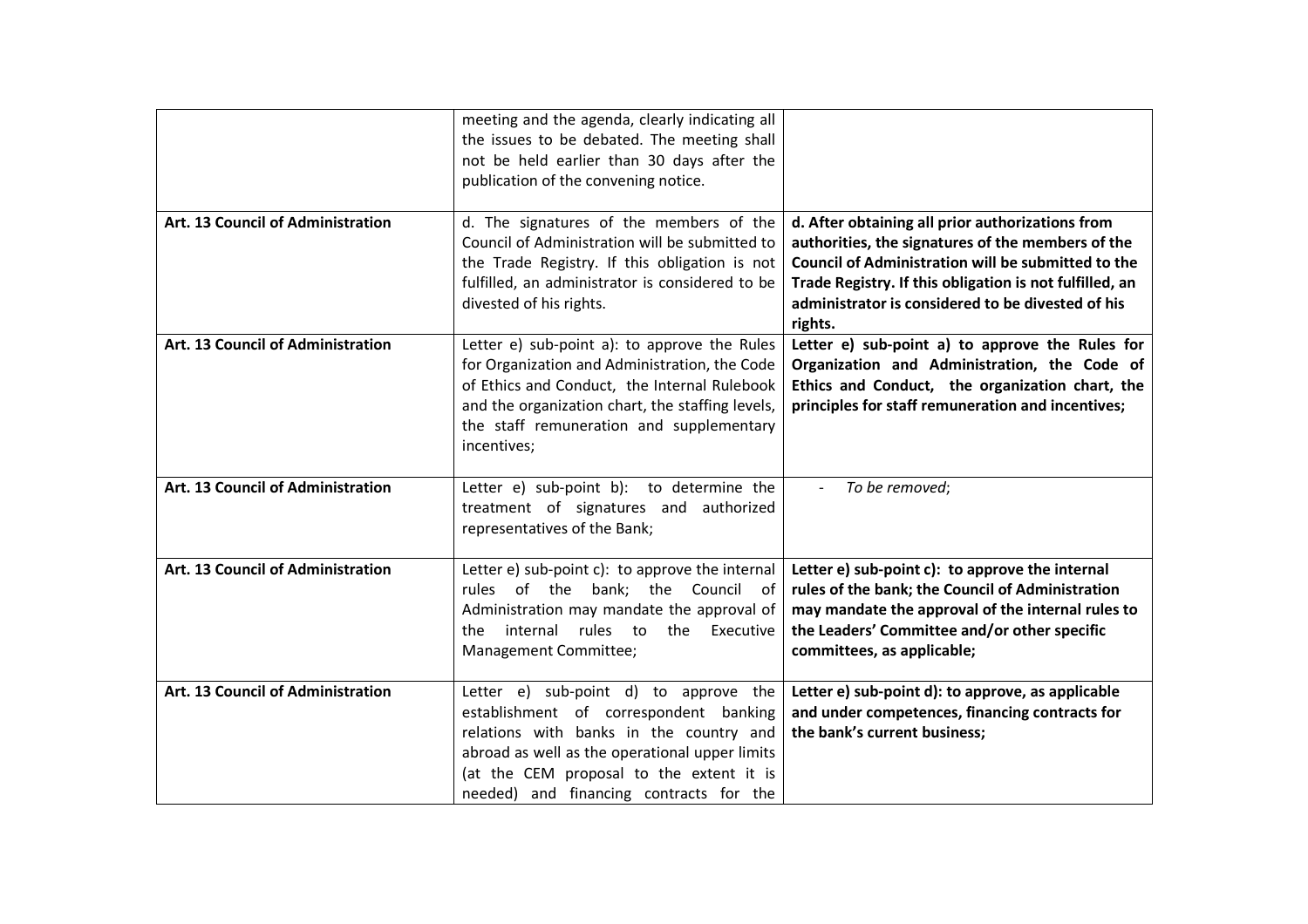|                                   | bank's current business;                                                                                                                                                                                                                                                                                                                                                                                                                                                                                                             |                                                                                                                                                                                                                                                                                                                                                                                                                                                            |
|-----------------------------------|--------------------------------------------------------------------------------------------------------------------------------------------------------------------------------------------------------------------------------------------------------------------------------------------------------------------------------------------------------------------------------------------------------------------------------------------------------------------------------------------------------------------------------------|------------------------------------------------------------------------------------------------------------------------------------------------------------------------------------------------------------------------------------------------------------------------------------------------------------------------------------------------------------------------------------------------------------------------------------------------------------|
| Art. 13 Council of Administration | Letter e) sub-point h) to appoint from among<br>its members and to revoke, any time and in a<br>justified manner, the Bank leaders (general<br>manager and deputy general managers) and<br>the executive managers, who are members of<br>the Executive Management Committee and<br>to establish their remuneration as well as to<br>appoint and revoke, any time on a motivated<br>basis, the managers of branches and<br>representative offices and agencies and to<br>determine their powers and duties and their<br>remuneration; | Letter e) sub-point h) to appoint and to revoke,<br>any time and in a justified manner, the Bank's<br>leaders (general manager and deputy general<br>managers) and to establish the remuneration and<br>the mandate period for each of them as well as to<br>appoint and to revoke, any time and in a justified<br>manner the executive managers, managers in the<br>Head Office and the managers of branches and to<br>determine their powers and duties; |
| Art. 13 Council of Administration | Letter e) sub-point i) to approve loans over<br>the competence limits of the Executive<br>Management Committee at the proposal of<br>the Committee;                                                                                                                                                                                                                                                                                                                                                                                  | Letter e) sub-point i) to approve loans over the<br>competence limits of the Committee for Credit<br>Policy and Approvals, at the proposal of the<br>Committee;                                                                                                                                                                                                                                                                                            |
| Art. 13 Council of Administration | Letter e) sub-point j) to approve the position<br>of a partner with unlimited responsibility in<br>other competing companies for the members<br>of the Management Committee;                                                                                                                                                                                                                                                                                                                                                         | Letter e) sub-point j) to approve the position of a<br>partner with unlimited responsibility in other<br>competing companies for the Bank Leaders;                                                                                                                                                                                                                                                                                                         |
| Art. 13 Council of Administration | Letter e) sub-point I) to approve the Bank's<br>participation with capital in lei or foreign<br>currency to the creation in the country and<br>abroad<br>of<br>banks,<br>companies<br>for<br>manufacturing,<br>trade,<br>tourism,<br>transportation, insurance, etc., through the<br>purchase of shares in these;                                                                                                                                                                                                                    | Letter. e) sub- point I): to approve the Bank's<br>participation with capital in other companies<br>(respectively to adopt decisions to create<br>companies, to acquire shares in other entities, to<br>increase or decrease capital participations,<br>disposal /sale of participations);                                                                                                                                                                 |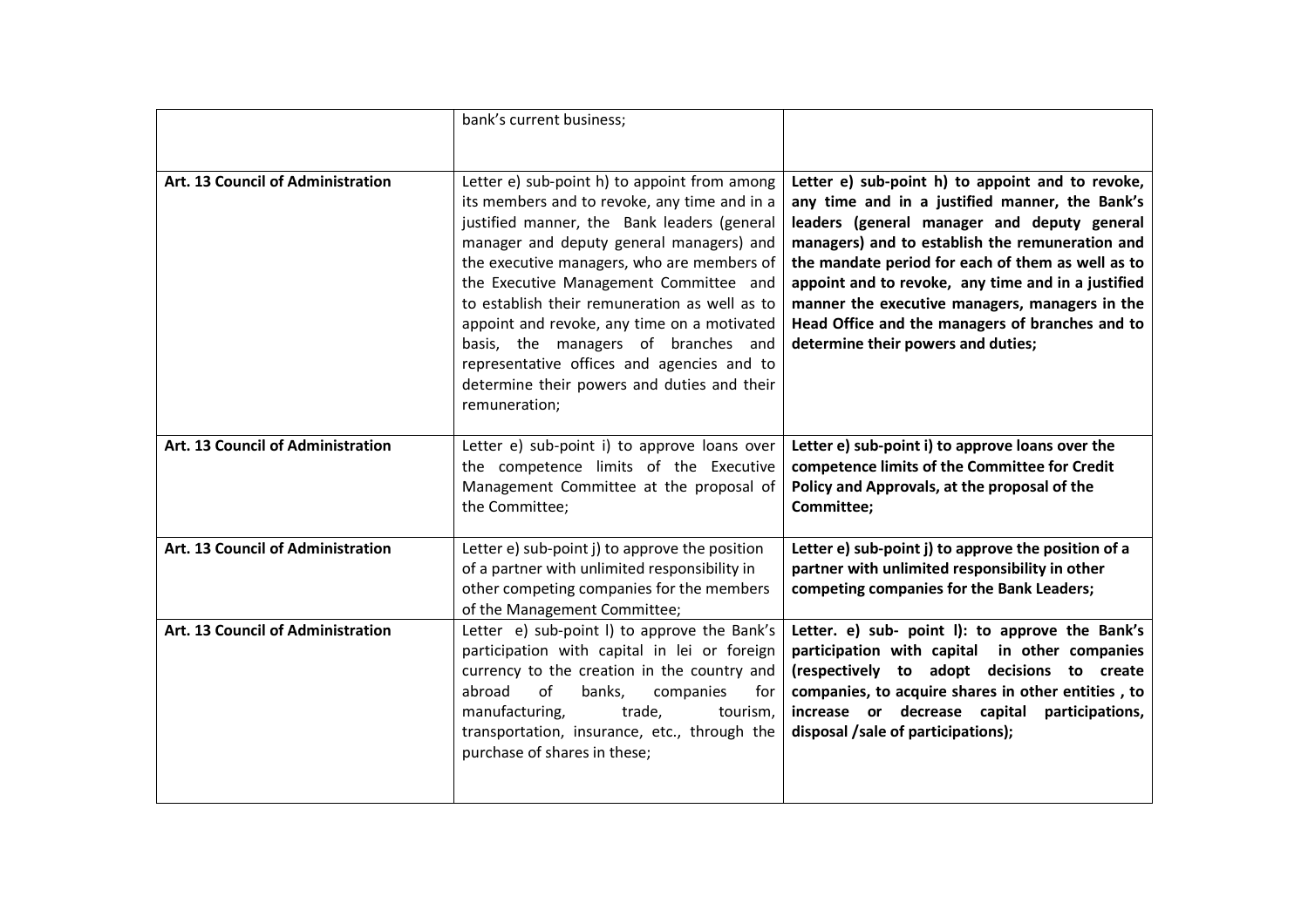| Art. 13 Council of Administration | Letter $e$ ) sub-point $(n)$ to acquire or to<br>dispose shares in other legal entities,<br>capital participations of<br>representing<br>the Bank, other than portfolio investments;                                                                                                                                                                                                                                                                                                                                                                                                                                                                                                                                                                                                                                                                                                                                                                    | Letter e) sub-point $(n)$ – to be removed                                                                                                                                                                                                                                                                                                                                                                                                                                                                                                                                                                                                                                                                                                                                                                                                                                                                                                                                                                                                     |
|-----------------------------------|---------------------------------------------------------------------------------------------------------------------------------------------------------------------------------------------------------------------------------------------------------------------------------------------------------------------------------------------------------------------------------------------------------------------------------------------------------------------------------------------------------------------------------------------------------------------------------------------------------------------------------------------------------------------------------------------------------------------------------------------------------------------------------------------------------------------------------------------------------------------------------------------------------------------------------------------------------|-----------------------------------------------------------------------------------------------------------------------------------------------------------------------------------------------------------------------------------------------------------------------------------------------------------------------------------------------------------------------------------------------------------------------------------------------------------------------------------------------------------------------------------------------------------------------------------------------------------------------------------------------------------------------------------------------------------------------------------------------------------------------------------------------------------------------------------------------------------------------------------------------------------------------------------------------------------------------------------------------------------------------------------------------|
| Art. 13 Council of Administration | Letter $e$ ) sub-point $r$ ) to establish the<br>complete annual earnings for key personnel<br>including the Executive Management<br>Committee members;                                                                                                                                                                                                                                                                                                                                                                                                                                                                                                                                                                                                                                                                                                                                                                                                 | Letter e) sub-point r) to establish the complete<br>annual earnings for key personnel; the CA may<br>delegate this competence to a CA committee;                                                                                                                                                                                                                                                                                                                                                                                                                                                                                                                                                                                                                                                                                                                                                                                                                                                                                              |
| Art. 13 Council of Administration | Letter e) sub-point w) to approve any loan,<br>guarantee or off balance obligation which is<br>not in line with the Lending Policies and<br>Procedures (CPP).                                                                                                                                                                                                                                                                                                                                                                                                                                                                                                                                                                                                                                                                                                                                                                                           | e) sub-point w) to approve any loan,<br>Letter<br>guarantee or obligation assumed in derogatory<br>conditions in line with the BT internal rules;                                                                                                                                                                                                                                                                                                                                                                                                                                                                                                                                                                                                                                                                                                                                                                                                                                                                                             |
| Art. 13 Council of Administration | Letter f) paragr. 1 and 2: The Council of<br>Administration shall meet at the headquarters<br>of the Bank at least once a month or any time<br>it is considered to be necessary, with an<br>attendance of at least half of the number of<br>its members. The convening notices must be<br>sent to all members of the Council of<br>Administration and shall include the place,<br>the time and the agenda of the meeting. The<br>members of the Council of Administration<br>may take part in the meeting by telephone<br>and that aspect is to be recorded in the<br>minutes of the meeting. No decision can be<br>taken on issues that are not included in the<br>agenda, except for cases of emergency and<br>provided that such decision is ratified in the<br>following meeting by the members who were<br>not present when it was taken. The Council<br>of Administration shall be chaired by the<br>chairman and failing that by a member of the | Letter f) paragr. 1 and 2: The Council of<br>Administration shall meet at the headquarters of<br>the Bank at least once a month or any time it is<br>considered to be necessary, with an attendance of<br>at least half of the number of its members. The<br>convening notices must be sent to all members of<br>the Council of Administration and shall include the<br>place, the time and the agenda of the meeting.<br>The members of the Council of Administration<br>may take part in the meeting by telephone and<br>that aspect is to be recorded in the minutes of the<br>meeting. No decision can be taken on issues that<br>are not included in the agenda, except for cases of<br>emergency and provided that such decision is<br>ratified in the following meeting by the members<br>who were not present when it was taken. The<br>Council of Administration shall be chaired by the<br>chairman and failing that by a member of the<br>Council of Administration appointed for this<br>purpose. The decisions of the Council of |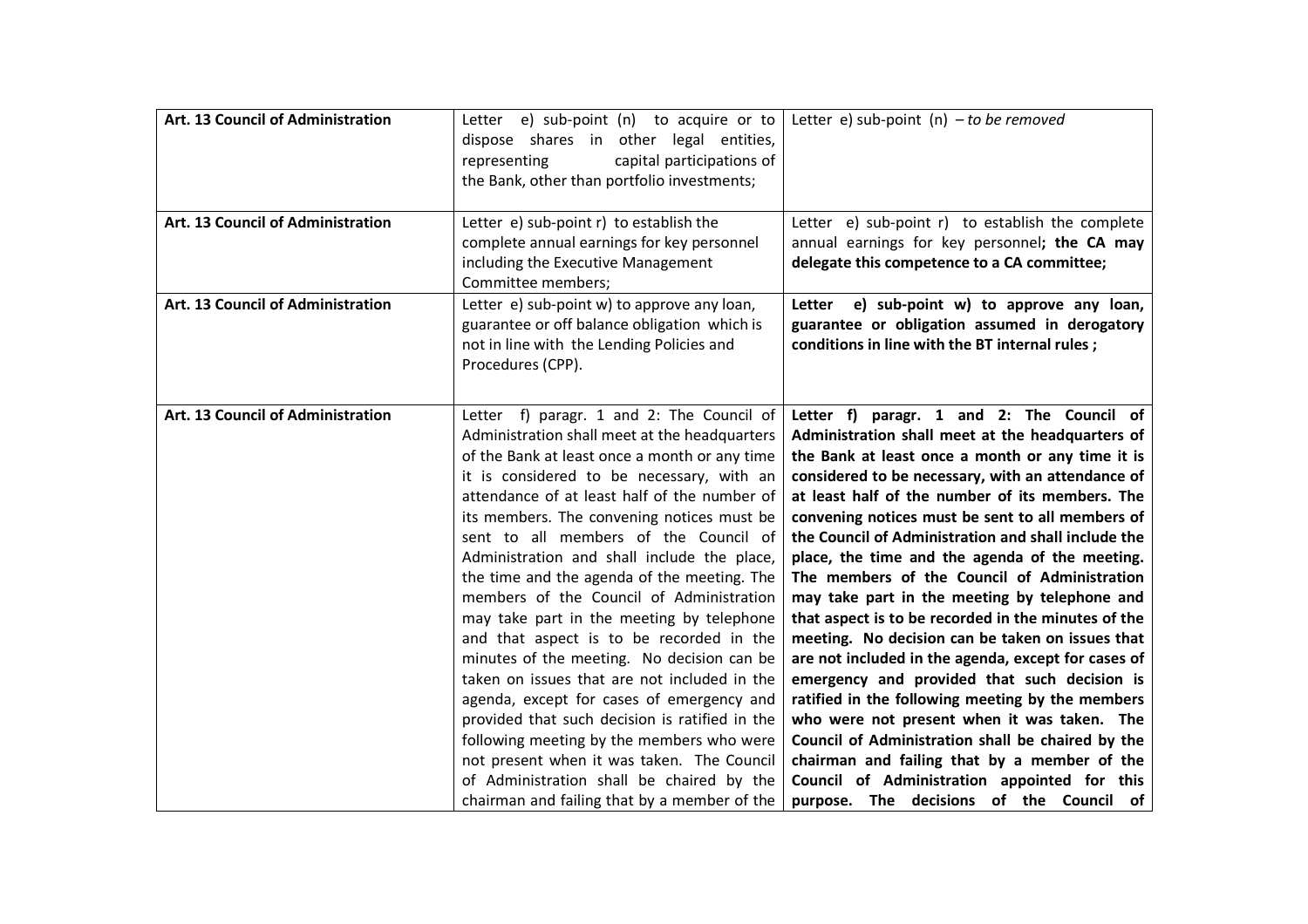|                                   | Council of Administration appointed for this<br>purpose. The decisions of the Council of<br>Administration shall be taken (1) with an<br>absolute majority vote of the present<br>members and (2) with at least half of the total<br>number of administrators and each such<br>decision must be written in a minute to be<br>signed by the Chairman and the members of<br>the Council of Administration.<br>If a meeting is not held, a written resolution<br>of the Council of Administration, in one or<br>more copies, duly signed by each member of<br>the Council of Administration and sent to the<br>Bank by fax or in original, demonstrating that<br>the majority of the CA members voted for<br>such a resolution, shall be valid and<br>applicable, as if the meeting had been duly<br>convened and held. | Administration shall be taken (1) with an absolute<br>majority vote of the present members and (2) with<br>at least half of the total number of administrators<br>and each such decision must be written in a<br>minute to be signed by the Chairman and the<br>members of the Council of Administration.<br>Between the two CA meetings, for urgent matters,<br>resolutions may be submitted electronically to all<br>council members and the same rules regarding<br>quorum for approval are applicable for these<br>decisions. |
|-----------------------------------|----------------------------------------------------------------------------------------------------------------------------------------------------------------------------------------------------------------------------------------------------------------------------------------------------------------------------------------------------------------------------------------------------------------------------------------------------------------------------------------------------------------------------------------------------------------------------------------------------------------------------------------------------------------------------------------------------------------------------------------------------------------------------------------------------------------------|-----------------------------------------------------------------------------------------------------------------------------------------------------------------------------------------------------------------------------------------------------------------------------------------------------------------------------------------------------------------------------------------------------------------------------------------------------------------------------------------------------------------------------------|
| Art. 13 Council of Administration | Letter f) paragr. 3 the appointment or the<br>dismissal of any member on the Management<br>Committee.                                                                                                                                                                                                                                                                                                                                                                                                                                                                                                                                                                                                                                                                                                                | Letter f) paragr. 3<br>the appointment or the<br>dismissal of any bank leader;                                                                                                                                                                                                                                                                                                                                                                                                                                                    |
| Art. 13 Council of Administration | Letter f) paragr. 4: The notices for meetings<br>must be given to each member of the Council<br>of Administration at least 21 days before the<br>proposed date of the meeting and such<br>notices shall include an agenda with the items<br>to be discussed during the meeting, unless<br>the meetings are extraordinary (convened for<br>matters of urgency) and in this case the notice<br>is to be sent at least 48 hours before such                                                                                                                                                                                                                                                                                                                                                                             | Lit. f) alin. 4: The notices for meetings must be<br>given to each member of the Council of<br>Administration at least 5 days before the proposed<br>date of the meeting and such notices shall include<br>an agenda with the items to be discussed during<br>the meeting, unless the meetings are<br>extraordinary (convened for matters of urgency)<br>and in this case the notice is to be sent at least 48<br>hours before such meeting to each member                                                                        |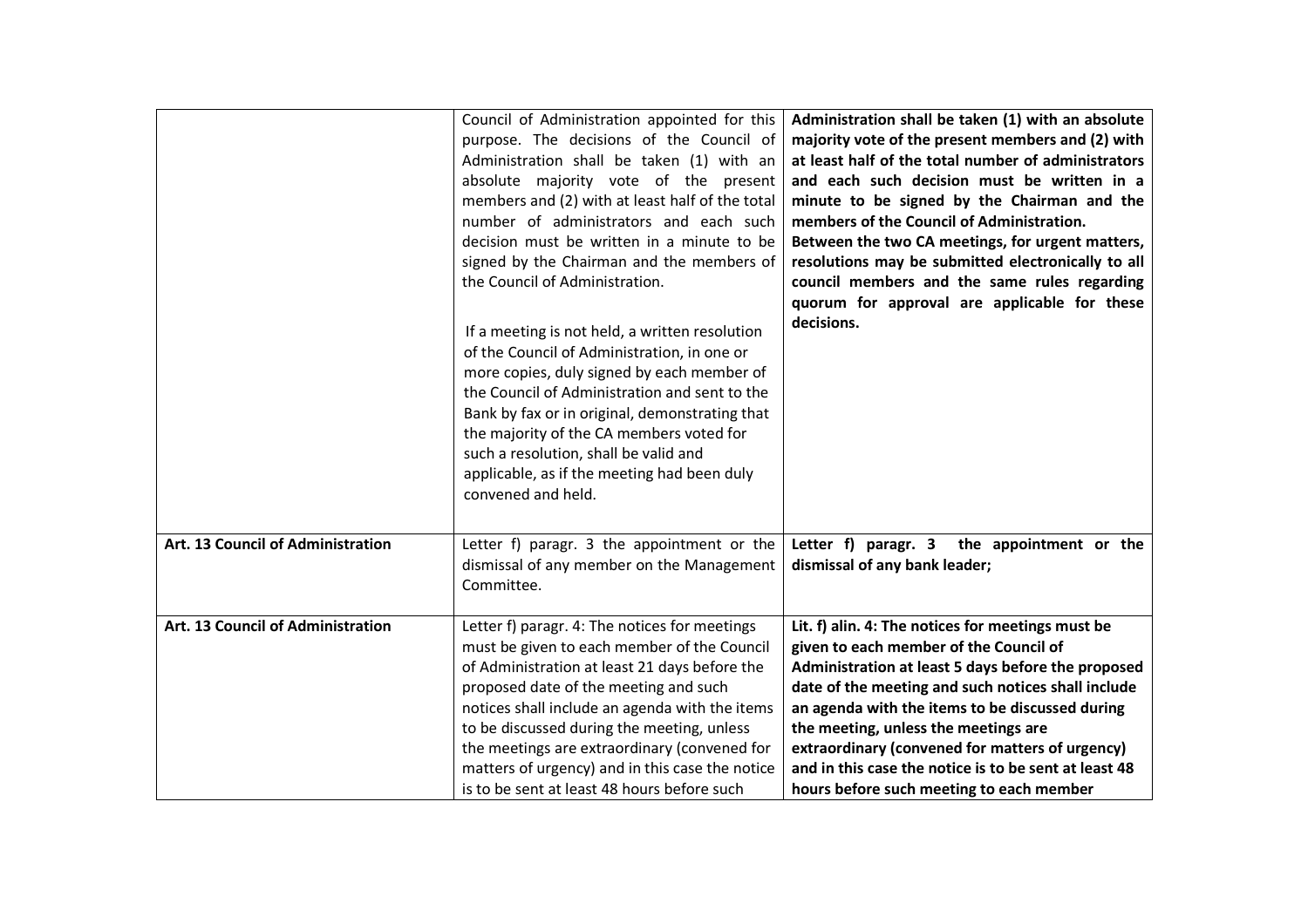|                                   | meeting to each member (together with an<br>agenda of the extraordinary meeting).                                                                                                                                                                                                                                                                                                                                                                                                                                                                                                                                                                                                                                                                                                                                                                                                                                                                                                                                                                                                                       | (together with an agenda of the extraordinary<br>meeting).                                                                                                                                                                                                                                                                                                                                                                                                                                                                                                                                                                                                                                                                                                                                                                                                                                                                                                                                                                                                                                                                                                                                                                                                                                                                                                  |
|-----------------------------------|---------------------------------------------------------------------------------------------------------------------------------------------------------------------------------------------------------------------------------------------------------------------------------------------------------------------------------------------------------------------------------------------------------------------------------------------------------------------------------------------------------------------------------------------------------------------------------------------------------------------------------------------------------------------------------------------------------------------------------------------------------------------------------------------------------------------------------------------------------------------------------------------------------------------------------------------------------------------------------------------------------------------------------------------------------------------------------------------------------|-------------------------------------------------------------------------------------------------------------------------------------------------------------------------------------------------------------------------------------------------------------------------------------------------------------------------------------------------------------------------------------------------------------------------------------------------------------------------------------------------------------------------------------------------------------------------------------------------------------------------------------------------------------------------------------------------------------------------------------------------------------------------------------------------------------------------------------------------------------------------------------------------------------------------------------------------------------------------------------------------------------------------------------------------------------------------------------------------------------------------------------------------------------------------------------------------------------------------------------------------------------------------------------------------------------------------------------------------------------|
| <b>ART. 14 LEADERS' COMMITTEE</b> | 14.1.Leaders' Committee<br>The Council of Administration appoints the<br>leaders (directors) of the bank (general<br>manager and deputy general managers) from<br>among its members and/or executive<br>directors.<br>The general manager and the deputy general<br>manager will form the Leaders' Committee.<br>The Council of Administration mandates the<br>bank's leaders to exercise jointly the powers<br>of organization and management of the<br>bank's activity. The bank leaders are vested<br>with the rights, obligations and<br>responsibilities provided in the relevant<br>legislation. The leaders may, on account of<br>the received mandate, delegate some of their<br>responsibilities in a clear and transparent way<br>to the ECM or individually to mid-level<br>managers.<br>The Leaders' Committee shall adopt decisions<br>by consensus; in case of disagreement, the<br>subject will be brought to the Council of<br>Administration<br>14.2. EXECUTIVE MANAGEMENT COMMITTEE<br>The<br>Council<br>Administration<br>of<br>a.<br>appoints two of its members in the position of | 14. Leaders' Committee<br>The management organization and coordination of<br>the bank's current business is ensured by the<br>leaders (directors) of the bank (Chief Executive<br>Officers and deputy CEOs), appointed by the<br>Council of Administration, who together form the<br>Leaders' Committee.<br>The Chief Executive Officers and deputy CEOs will<br>form together the Leaders' Committee.<br>The Council of Administration mandates the<br>bank's leaders to exercise jointly the powers of<br>organization and management of the bank's<br>activity. The bank leaders are vested with the<br>rights, obligations and responsibilities provided in<br>the relevant legislation and the Constitutional Act<br>for the activities they coordinate according to the<br>bank's organization chart. The leaders may, based<br>on the received mandate, delegate some of their<br>responsibilities in a clear and transparent way to<br>specific<br>committees/other<br>structures<br>or<br>individually to executive managers and mid-level<br>managers.<br>The Leaders' Committee shall adopt decisions by<br>consensus; in case of disagreement, the subject<br>will be forwarded to the Council of Administration.<br>The Bank is validly bound in property related<br>operations and current business in line with the<br>internal regulations. |
|                                   | bank leaders (general manager and deputy<br>general manager) from among its members<br>and/or executive directors.                                                                                                                                                                                                                                                                                                                                                                                                                                                                                                                                                                                                                                                                                                                                                                                                                                                                                                                                                                                      |                                                                                                                                                                                                                                                                                                                                                                                                                                                                                                                                                                                                                                                                                                                                                                                                                                                                                                                                                                                                                                                                                                                                                                                                                                                                                                                                                             |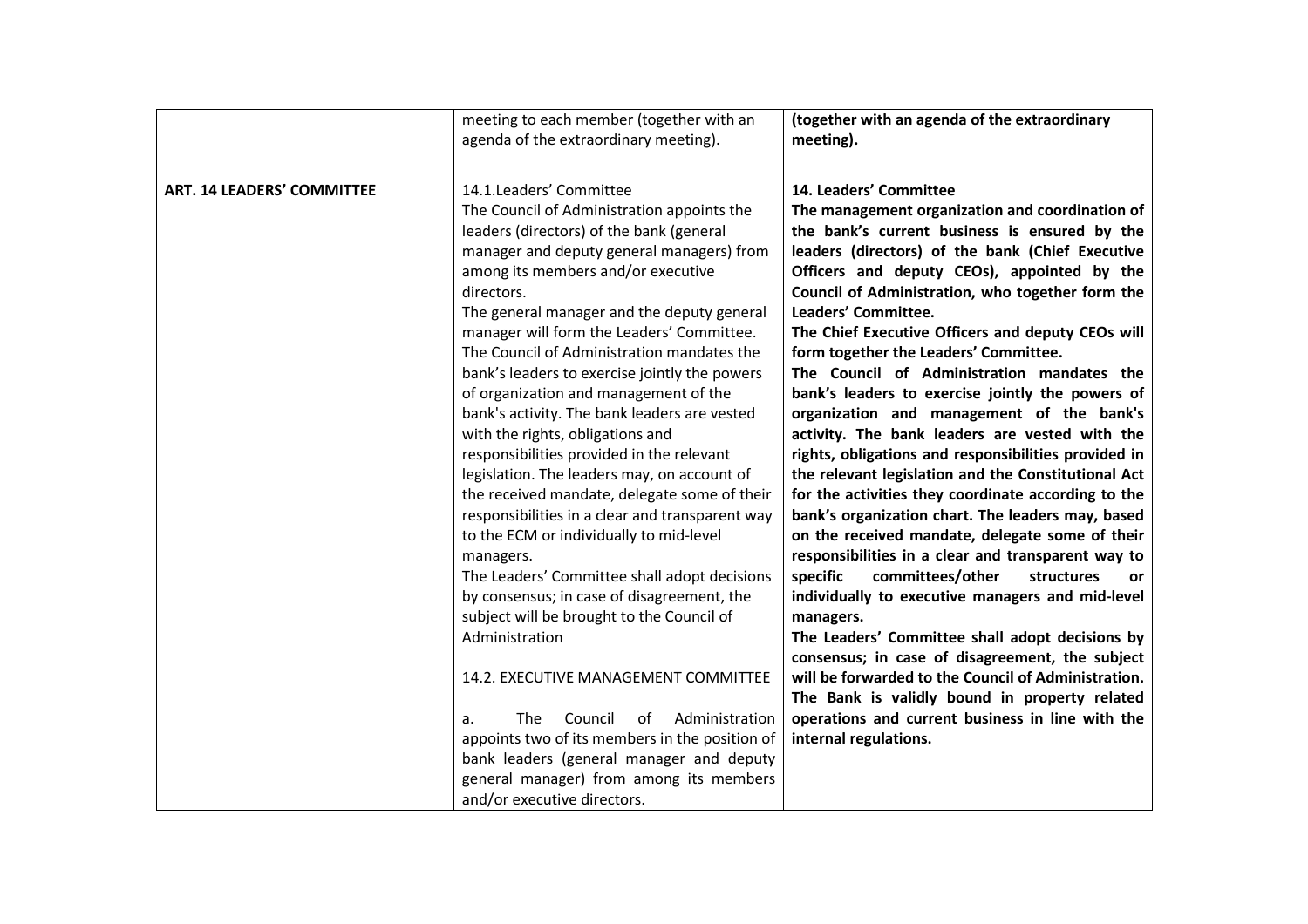|                           | The Council of Administration appoints a      |               |
|---------------------------|-----------------------------------------------|---------------|
|                           | number of maximum 11 (eleven) executive       |               |
|                           | directors.                                    |               |
|                           | The bank leaders and the executive            |               |
|                           | will<br>form<br>the<br>Executive<br>directors |               |
|                           | Management Committee of the<br>bank           |               |
|                           | presided by the general manager.              |               |
|                           |                                               |               |
|                           | The responsibilities, the powers and<br>b.    |               |
|                           | the competence limits of the Executive        |               |
|                           | Management Committee as well as the           |               |
|                           | individual members are determined by the      |               |
|                           | Council<br>of Administration<br>and<br>this   |               |
|                           | Constitutional Act.                           |               |
|                           |                                               |               |
|                           | The<br>Executive<br>Management<br>c.          |               |
|                           | Committee meets and takes decisions with      |               |
|                           | the absolute majority of its members and in   |               |
|                           | the presence of at least one leader (general  |               |
|                           | manager and deputy general manager).          |               |
|                           | Voting in the Committee cannot be delegated.  |               |
|                           |                                               |               |
|                           |                                               |               |
|                           | The Executive Management<br>d.                |               |
|                           | Committee presents its register of debates to |               |
|                           | the Council of Administration at each CA      |               |
|                           | meeting.                                      |               |
| <b>ART. 15 MANAGEMENT</b> | Art. 15 MANAGEMENT                            | To be removed |
|                           |                                               |               |
|                           | The current activity of the Bank is in<br>а.  |               |
|                           | the hands of the management consisting of     |               |
|                           | department managers in the Bank's head        |               |
|                           | office, managers and deputy managers of       |               |
|                           | branches and heads of offices.                |               |
|                           |                                               |               |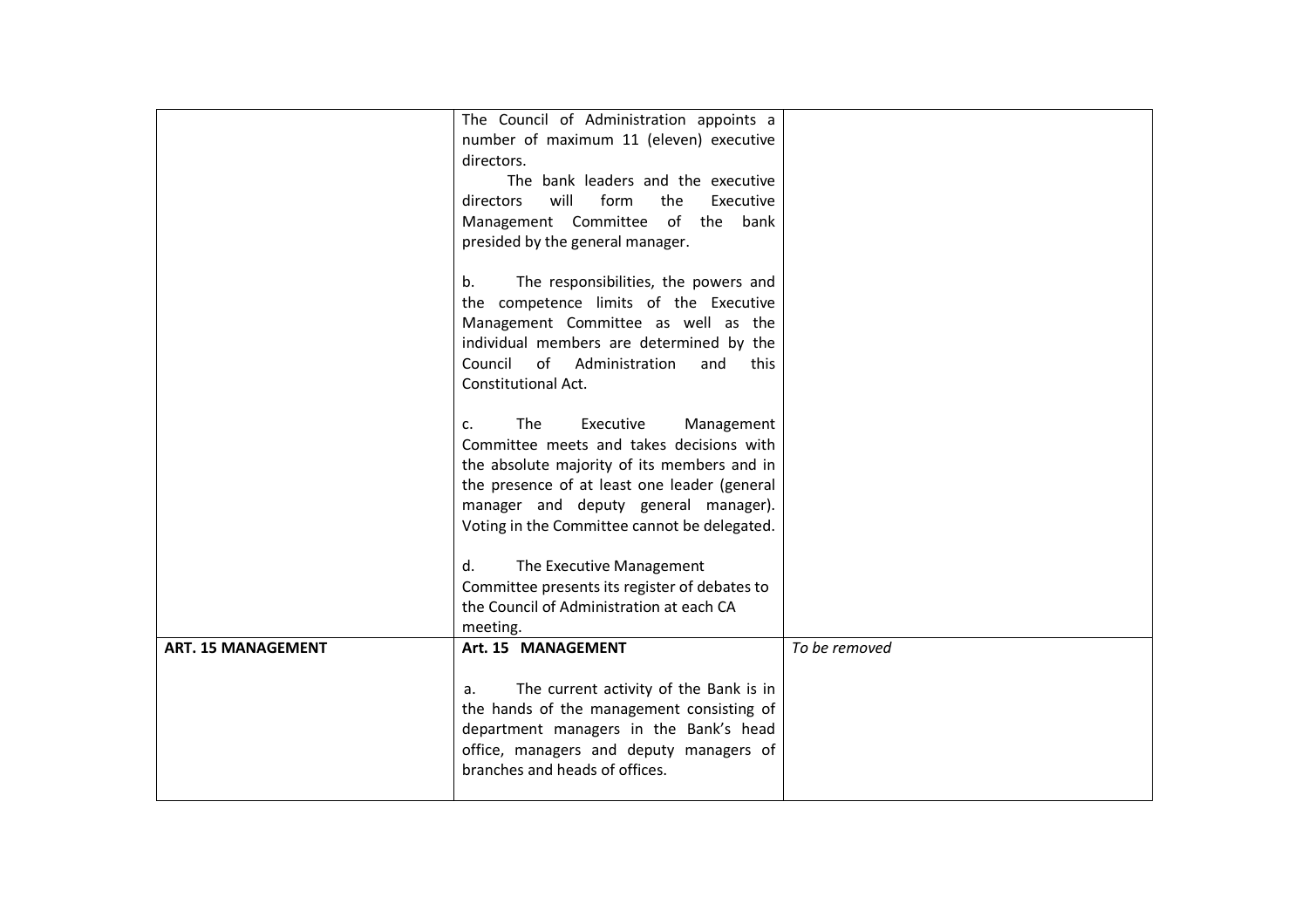|                                   | b.<br>The management acts in accordance<br>with the regulations, rules and<br>standards of the Bank, its powers and<br>competence limits being established<br>by the Management Committee and<br>the Council of Administration.<br>The bank can be committed solely<br>c.<br>based on two signatures of the bank<br>leaders or persons authorized by<br>them in respect of any patrimonial<br>transactions and its current activity.<br>The management shall be liable to the<br>d.<br>Bank, the administrators and third<br>parties for the way they carry out<br>their duties.                                                           |                                                                                                                                                                                                                                                                                                                                                                                                                                                      |
|-----------------------------------|--------------------------------------------------------------------------------------------------------------------------------------------------------------------------------------------------------------------------------------------------------------------------------------------------------------------------------------------------------------------------------------------------------------------------------------------------------------------------------------------------------------------------------------------------------------------------------------------------------------------------------------------|------------------------------------------------------------------------------------------------------------------------------------------------------------------------------------------------------------------------------------------------------------------------------------------------------------------------------------------------------------------------------------------------------------------------------------------------------|
| <b>Art. 16 FINANCIAL AUDITORS</b> | The Bank shall have financial auditors,<br>individual or legal persons, who fulfill the<br>criteria and the conditions specified in the<br>legislation and are active members of the<br>Chamber of Financial Auditors.<br>The responsibilities, the powers and the<br>competence limits of the financial auditors<br>are in compliance with the current laws and<br>are provided in the financial audit contract<br>signed with the bank by the representatives<br>authorized for this purpose.<br>The Bank appoints the company KPMG Audit<br>S.R.L, based in Bucharest, street Bucuresti-<br>Ploiesti, nr. 69-71, ground floor, room 02, | The responsibilities, the powers and the<br>competence limits of the financial auditors are in<br>compliance with the current laws and are<br>provided in the financial audit contract signed<br>with the bank by the representatives authorized<br>for this purpose.<br>The Bank appoints the company KPMG Audit S.R.L,<br>based in Bucharest, street Bucuresti-Ploiesti, nr.<br>69-71, ground floor, room 02, Sector 1 as its<br>financial auditor |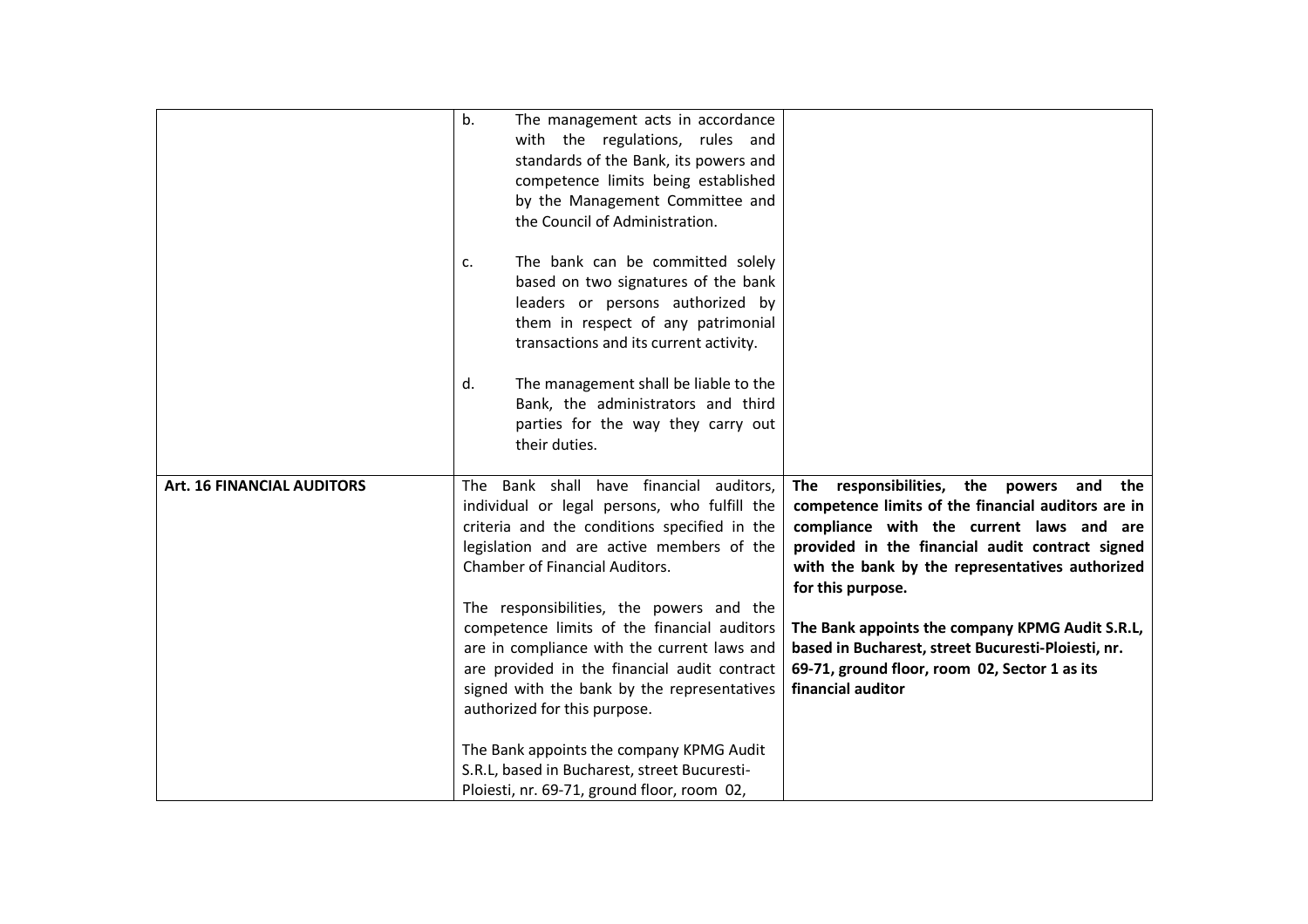|                                     | Sector 1 as its financial auditor (based on the |                                                       |
|-------------------------------------|-------------------------------------------------|-------------------------------------------------------|
|                                     | prior approval from NBR                         |                                                       |
| Art. 17 BANK'S BOOKS, BALANCE SHEET | The registers provided in the law shall<br>а.   | Letter. a) The Bank shall keep its books in line with |
| <b>AND PROFIT DISTRIBUTION</b>      | be the following:                               | the applicable legal provisions.                      |
|                                     |                                                 |                                                       |
|                                     | Shareholders' register which shall<br>(a)       |                                                       |
|                                     | state the name, surname, company name,          |                                                       |
|                                     | address or place of business of the             |                                                       |
|                                     |                                                 |                                                       |
|                                     | shareholders as well as the payments made       |                                                       |
|                                     | on account of the bank shares;                  |                                                       |
|                                     |                                                 |                                                       |
|                                     | Register of meetings and debates of<br>(b)      |                                                       |
|                                     | shareholders;                                   |                                                       |
|                                     |                                                 |                                                       |
|                                     | Register of meetings and debates of<br>(c)      |                                                       |
|                                     | the Council of Administration;                  |                                                       |
|                                     |                                                 |                                                       |
|                                     | Register of meetings and debates of<br>(d)      |                                                       |
|                                     | the Executive Management Committee;             |                                                       |
|                                     |                                                 |                                                       |
|                                     | Register of debates and findings of<br>(e)      |                                                       |
|                                     | the financial auditors in exercising their      |                                                       |
|                                     |                                                 |                                                       |
|                                     | mandate;                                        |                                                       |
|                                     |                                                 |                                                       |
|                                     | Register of bonds including the<br>(f)          |                                                       |
|                                     | mandatory provisions provided in the Law        |                                                       |
|                                     | no.31/1990.                                     |                                                       |
|                                     |                                                 |                                                       |
| Art. 17 BANK'S BOOKS, BALANCE SHEET | Art. 17 letter b. The Council of Administration | b. The Council of Administration must make            |
| <b>AND PROFIT DISTRIBUTION</b>      | must make available to the shareholders the     | available to the shareholders information about       |
|                                     | shareholders' register and that of the          | the shareholding structure, as well as about the      |
|                                     | meetings and the debates of shareholders        | debates in the General Meetings and release,          |
|                                     | and release, upon request, excerpts of such     | upon request, excerpts of such documents, at the      |
|                                     | registers at the expense of the shareholders.   | expense of the shareholders.                          |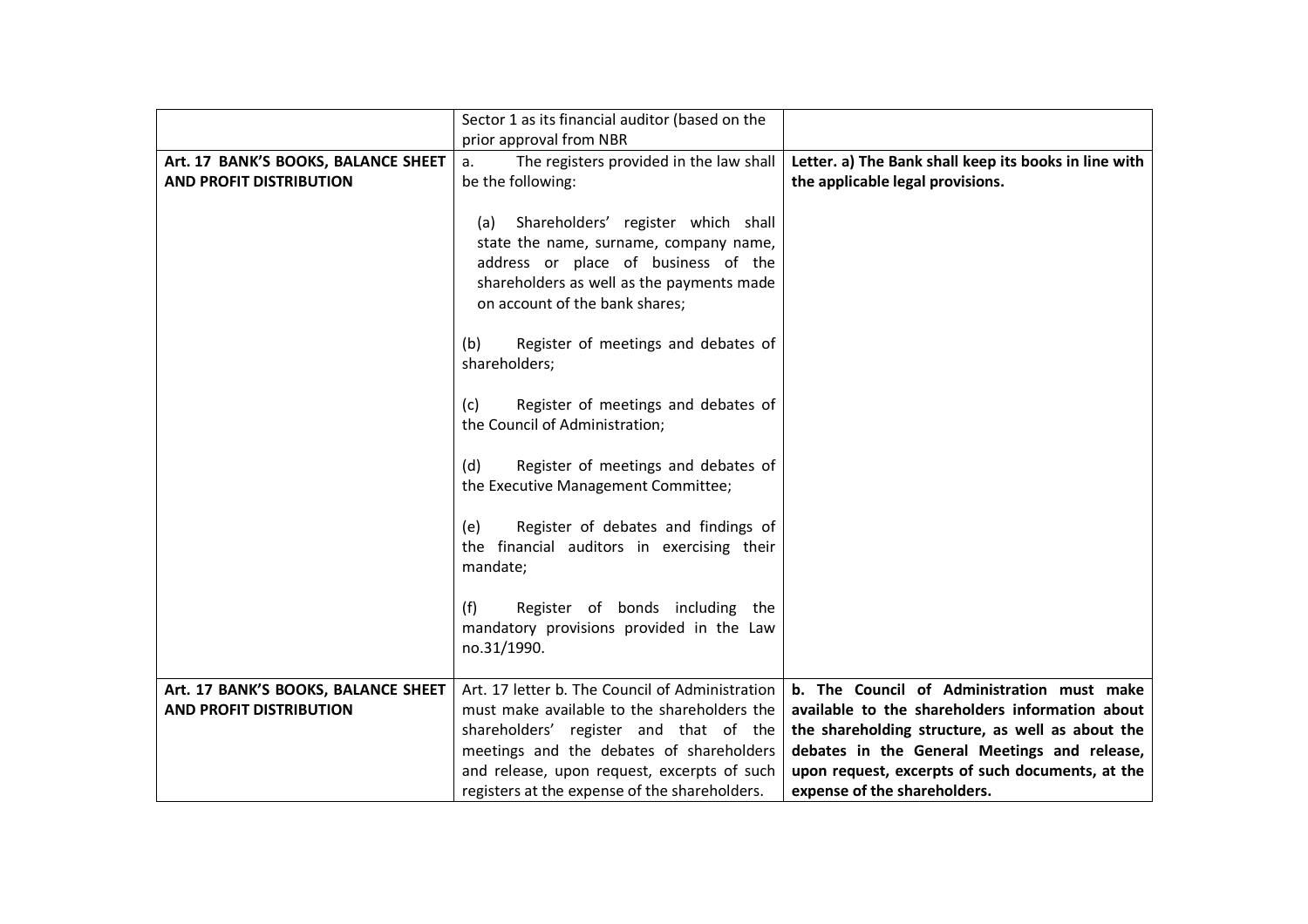| Art. 17 BANK'S BOOKS, BALANCE SHEET<br><b>AND PROFIT DISTRIBUTION</b> | Art. 17 letter d. The Council of Administration<br>shall prepare and present to the financial<br>auditors in view of the preparation of the<br>report to the General Meeting, the balance<br>sheet of the previous fiscal year, the profit<br>and loss account together with the report and<br>any other underlying documents. The balance<br>sheet and the profit and loss account shall be<br>prepared in accordance with the law and the<br>International<br>Accounting<br>Standards<br>(published by the IASB Committee).                                                                                                                                                                                                                                                                                                               | The Council of Administration shall prepare and<br>present to the financial auditors in view of the<br>preparation of the report to the General Meeting,<br>the balance sheet of the previous fiscal year, the<br>profit and loss account together with the report<br>and any other underlying documents. The balance<br>sheet and the profit and loss account shall be<br>prepared in accordance with the law.                                                                                                                                                                                                                                                                                                                                                                                                                                                                                                                                                                                                  |
|-----------------------------------------------------------------------|---------------------------------------------------------------------------------------------------------------------------------------------------------------------------------------------------------------------------------------------------------------------------------------------------------------------------------------------------------------------------------------------------------------------------------------------------------------------------------------------------------------------------------------------------------------------------------------------------------------------------------------------------------------------------------------------------------------------------------------------------------------------------------------------------------------------------------------------|------------------------------------------------------------------------------------------------------------------------------------------------------------------------------------------------------------------------------------------------------------------------------------------------------------------------------------------------------------------------------------------------------------------------------------------------------------------------------------------------------------------------------------------------------------------------------------------------------------------------------------------------------------------------------------------------------------------------------------------------------------------------------------------------------------------------------------------------------------------------------------------------------------------------------------------------------------------------------------------------------------------|
| Art. 17 BANK'S BOOKS, BALANCE SHEET<br><b>AND PROFIT DISTRIBUTION</b> | Art. 17 lit. e. The financial auditors shall verify<br>if the financial statements are prepared<br>according to the accounting regulations in<br>force and shall prepare an audit report signed<br>by the person who is authorized, according to<br>the law. The annual financial statements, duly<br>approved, together with. The annual financial<br>statements, duly approved, together with the<br>administrators' report and the audit report<br>shall be published according to the legislation<br>in force. The General Shareholders' Meeting<br>approves the amount of the annual bonuses,<br>the remuneration of the members of the<br>Council of Administration, of the Executive<br>Management Committee as well as the<br>amount and the purpose of the reserve fund,<br>the special reserves and other funds under<br>the law. | Letter e. The financial auditors shall verify if the<br>financial statements are prepared according to the<br>accounting regulations in force and shall prepare<br>an audit report signed by the person who is<br>authorized according to the law. The annual<br>financial statements, together with the proposed<br>profit distribution as well as the administrators'<br>report for the related financial exercise are<br>submitted<br>for<br>approval to the<br>General<br>Shareholders Meeting. The annual<br>financial<br>statements, duly approved, together with the<br>administrators' report and the audit report shall<br>be published according to the legislation in force.<br>The General Shareholders' Meeting approves the<br>amount of the annual bonuses, the remuneration<br>of the members of the Council of Administration,<br>of the Executive Management Committee as well<br>as the amount and the purpose of the reserve<br>fund, the special reserves and other funds under<br>the law. |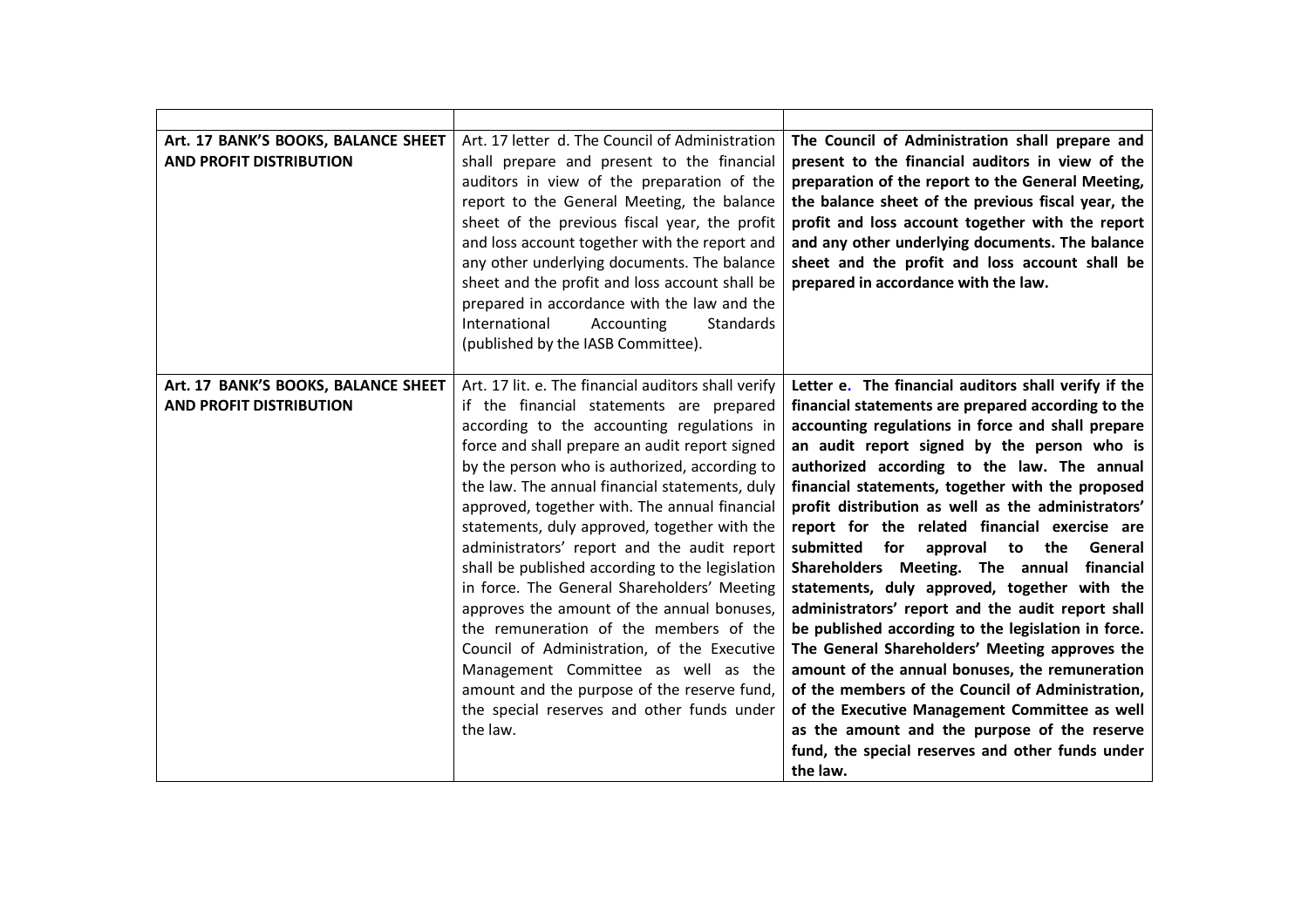| Art. 19 - PERSONNEL       | b) The personnel of the bank must not<br>disclose any data or facts, either during the<br>employment time or afterwards, that could<br>prejudice the interest or reputation of the<br>bank or its clients.                                                                                                                                                                                                                                                                                                                                                                                                                                                        | Letter b) To be removed                                                                                                                                                                                             |
|---------------------------|-------------------------------------------------------------------------------------------------------------------------------------------------------------------------------------------------------------------------------------------------------------------------------------------------------------------------------------------------------------------------------------------------------------------------------------------------------------------------------------------------------------------------------------------------------------------------------------------------------------------------------------------------------------------|---------------------------------------------------------------------------------------------------------------------------------------------------------------------------------------------------------------------|
| Art. 19 - PERSONNEL       | members<br>of the<br>Council<br>The<br>of l<br>$\mathsf{C}$ .<br>Administration as well as other bank<br>employees, irrespective of their position,<br>must keep the professional secret.                                                                                                                                                                                                                                                                                                                                                                                                                                                                         | c. The members of the Council of Administration,<br>the bank's leaders and all bank employees,<br>irrespective of their position, must respect the<br>legal rules in force and must keep the professional<br>secret |
| Art. 19 - PERSONNEL       | d. The name of depositors and account<br>holders and any transactions carried in their<br>accounts shall constitute professional secrets.                                                                                                                                                                                                                                                                                                                                                                                                                                                                                                                         | Letter d) To be removed                                                                                                                                                                                             |
| Art. 20 - CIVIL LIABILITY | The Bank shall be liable for errors in releasing<br>money or recording in clients' accounts only<br>to the extent of the value that has been<br>erroneously released or recorded, unless it is<br>proved that such mistakes have been caused<br>by clients.<br>The liability of the Bank ceases upon expiry of<br>the term set in the general conditions of the<br>Bank. Account holders have the right and the<br>obligation to inform the Bank about any<br>failure to record an operation or any<br>erroneous recording of the same. Any claims<br>against the Bank shall be subject to the<br>relevant prescription provided by legal<br>provisions in force. | To be removed                                                                                                                                                                                                       |